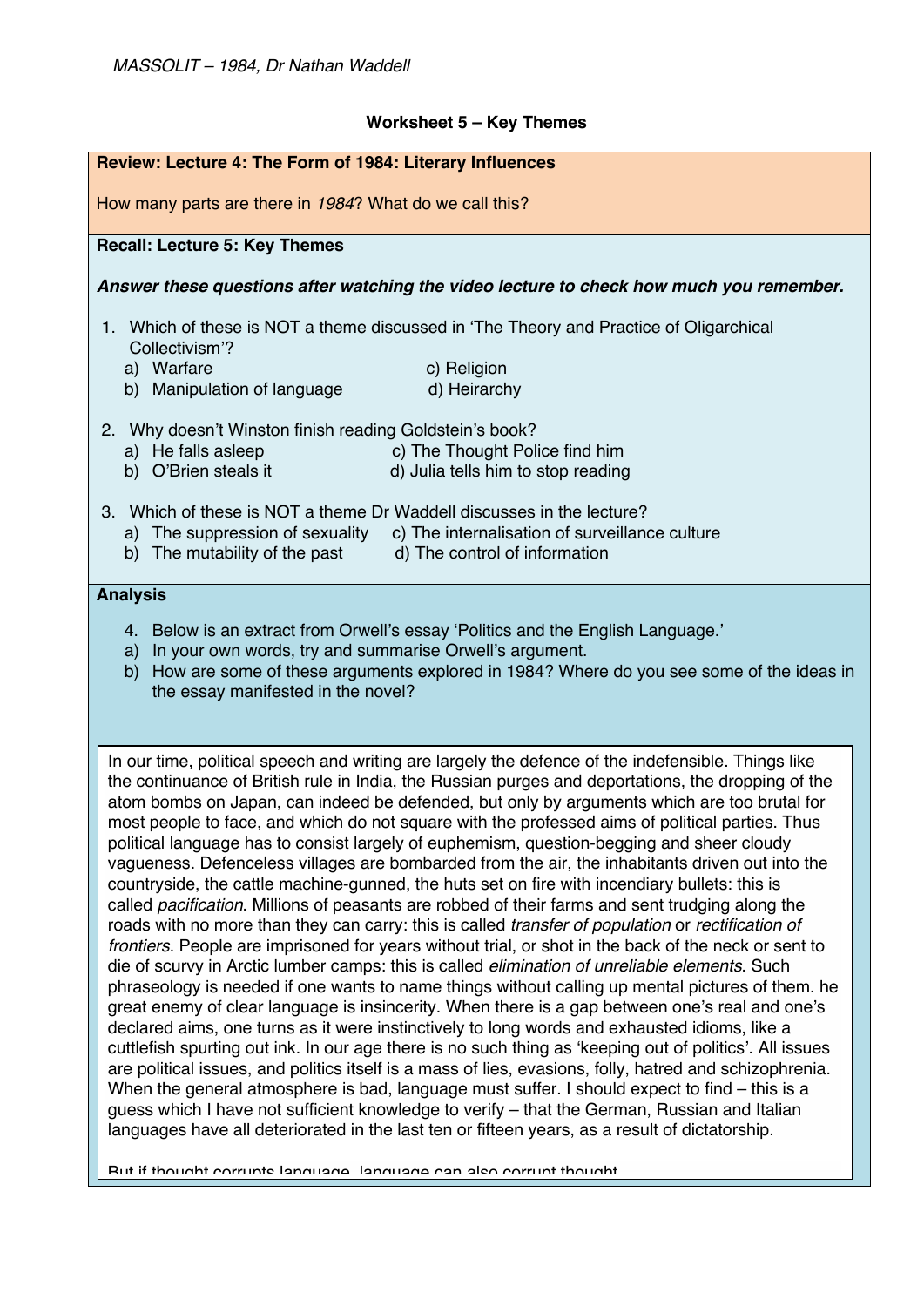## **Evaluation**

- 5. Read the extract below from Chapter 1 of 1984, describing the Two Minutes Hate. a) What themes can you spot in this extract? Make a list.
	- b) Is there any evidence in this extract to support Dr Waddell's interpretation that, in *1984*, politics is like a religion?
	- c) How does Orwell use language and structural techniques here to depict the hysteria of the crowd? Write a PEE / PEA paragraph as your answer.

In its second minute the Hate rose to a frenzy. People were leaping up and down in their places and shouting at the tops of their voices in an effort to drown the maddening bleating voice that came from the screen. The little sandy-haired woman had turned bright pink, and her mouth was opening and shutting like that of a landed fish. Even O'Brien's heavy face was flushed. He was sitting very straight in his chair, his powerful chest swelling and quivering as though he were standing up to the assault of a wave. The dark-haired girl behind Winston had begun crying out 'Swine! Swine! Swine!' and suddenly she picked up a heavy Newspeak dictionary and flung it at the screen. It struck Goldstein's nose and bounced off; the voice continued inexorably. In a lucid moment Winston found that he was shouting with the others and kicking his heel violently against the rung of his chair. The horrible thing about the Two Minutes Hate was not that one was obliged to act a part, but, on the contrary, that it was impossible to avoid joining in. Within thirty seconds any pretence was always unnecessary. A hideous ecstasy of fear and vindictiveness, a desire to kill, to torture, to smash faces in with a sledge-hammer, seemed to flow through the whole group of people like an electric current, turning one even against one's will into a grimacing, screaming lunatic. And yet the rage that one felt was an abstract, undirected emotion which could be switched from one object to another like the flame of a blowlamp. Thus, at one moment Winston's hatred was not turned against Goldstein at all, but, on the contrary, against Big Brother, the Party, and the Thought Police; and at such moments his heart went out to the lonely, derided heretic on the screen, sole guardian of truth and sanity in a world of lies. And yet the very next instant he was at one with the people about him, and all that was said of Goldstein seemed to him to be true. At those moments his secret loathing of Big Brother changed into adoration, and Big Brother seemed to tower up, an invincible, fearless protector, standing like a rock against the hordes of Asia, and Goldstein, in spite of his isolation, his helplessness, and the doubt that hung about his very existence, seemed like some sinister enchanter, capable by the mere power of his voice of

## **Glossary**

wrecking the structure of civilization of civilization. The structure of civilization of civilization.<br>The structure of civilization of civilization.

- **Perversion** A distortion of corruption of the original state or meaning of something. *e.g. The ruling was seen as a scandalous perversion of the law.*
- **Complacency** Self-satisfaction; a feeling of smugness, often accompanied by an unawareness that there is some potential danger. *e.g. Because no one saw the war coming, they could only blame their complacency.*